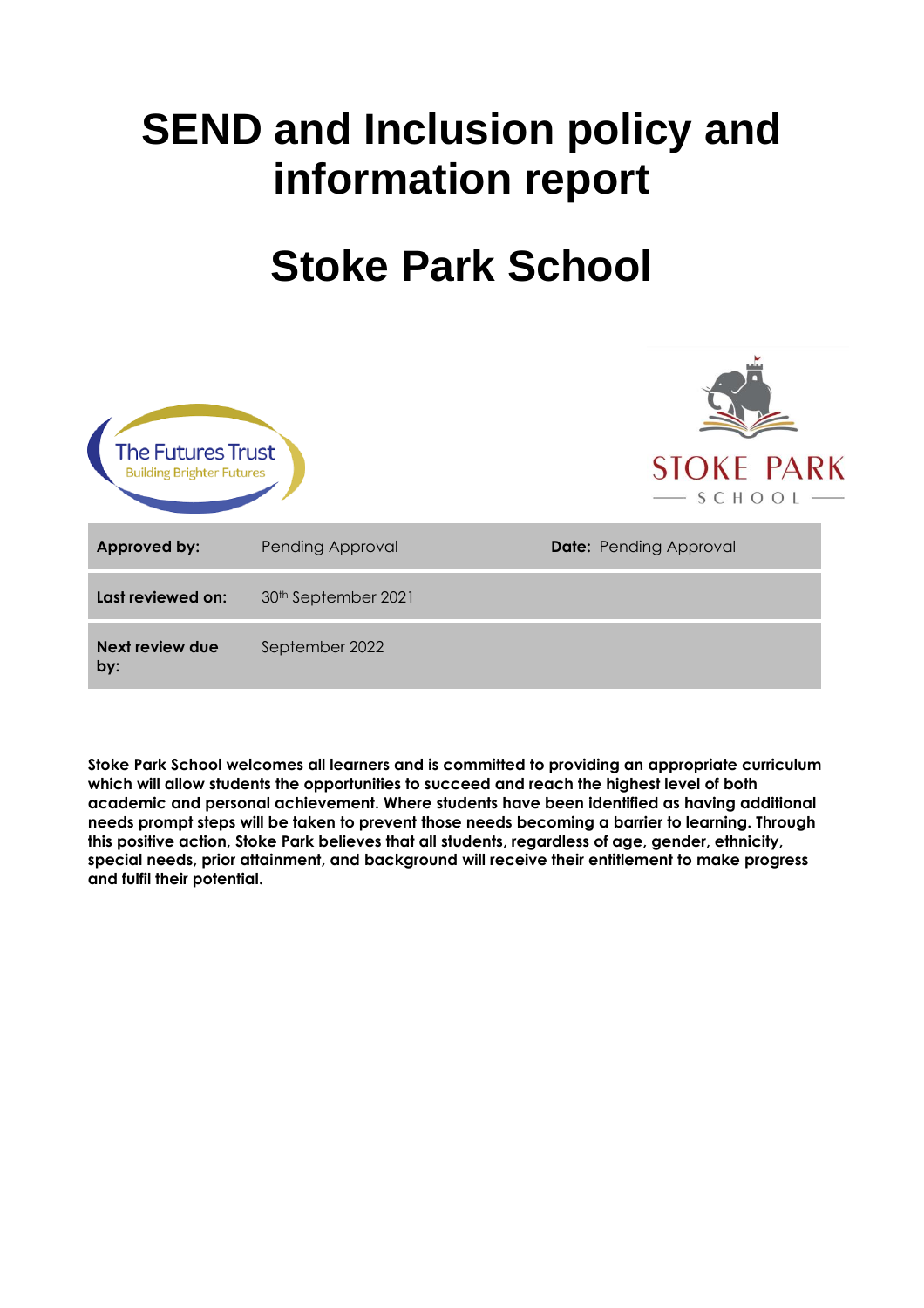#### **Introduction:**

This policy is in line with our teaching and learning policy and equality of opportunity policy and aims to support inclusion for all of our students. The responsibility for the management of this policy falls to the Special Educational Needs and Disability Co-ordinator (SENDCo). The SEND governor, Head teacher and the SENDCo will work together closely to ensure that this policy is working effectively.

Stoke Park School will do its best to ensure that the necessary provision is made for any pupil who has special educational needs or disabilities. We will ensure that all staff in the school are able to identify and provide for those students who have special educational needs or disabilities to allow students with SEND to join in the activities of the school.

The staff and governors of the School will also work to ensure that all SEND students reach their full potential, are fully included within the school community and are able to make successful transfers between educational establishments. This policy aims to support all members of staff in providing positive whole school approaches towards the learning, progress and achievement of SEND students. With this as an underlying principle, we believe that; all teachers are teachers of Special Educational Needs. Every teacher is responsible and accountable for the progress and development of all students in their class even where students access support from teaching assistants or specialist staff.

Teaching and supporting students with SEND is therefore a whole school responsibility requiring a whole school response. Meeting the needs of students with SEND requires partnership working between all those involved – Local Authority (LA), school, parents/carers, students, children's services and all other agencies.

#### **Stoke Park will adhere to the following principles across the school**.

- 1. To provide appropriate and aspirational learning challenges
- 2. Respond quickly and appropriately to students' diverse needs
- 3. Overcome identified barriers to learning for individuals, and groups of students

### **Background information about the school and its provision for students with Special Educational Needs and Disabilities (SEND)**

- The school admits 180 students into each year group.
- Year 7 students are educated within 'The Bridge'. This provision allows for a smooth transition from Primary to Secondary and enables staff to identify and implement appropriate strategies, and interventions.
- Year 8 students are educated within 'The Gateway'. This continues the provision begun in The Bridge.
- We have a sixth form of approximately 110 students.
- The school is located on the northern side of the city and serves a relatively disadvantaged community.
- The school's percentage of students eligible for free school meals is higher than the national average.
- The school is proud to reflect the diversity of the city's population; approximately 1/3 of the school's intake is from ethnic minority communities.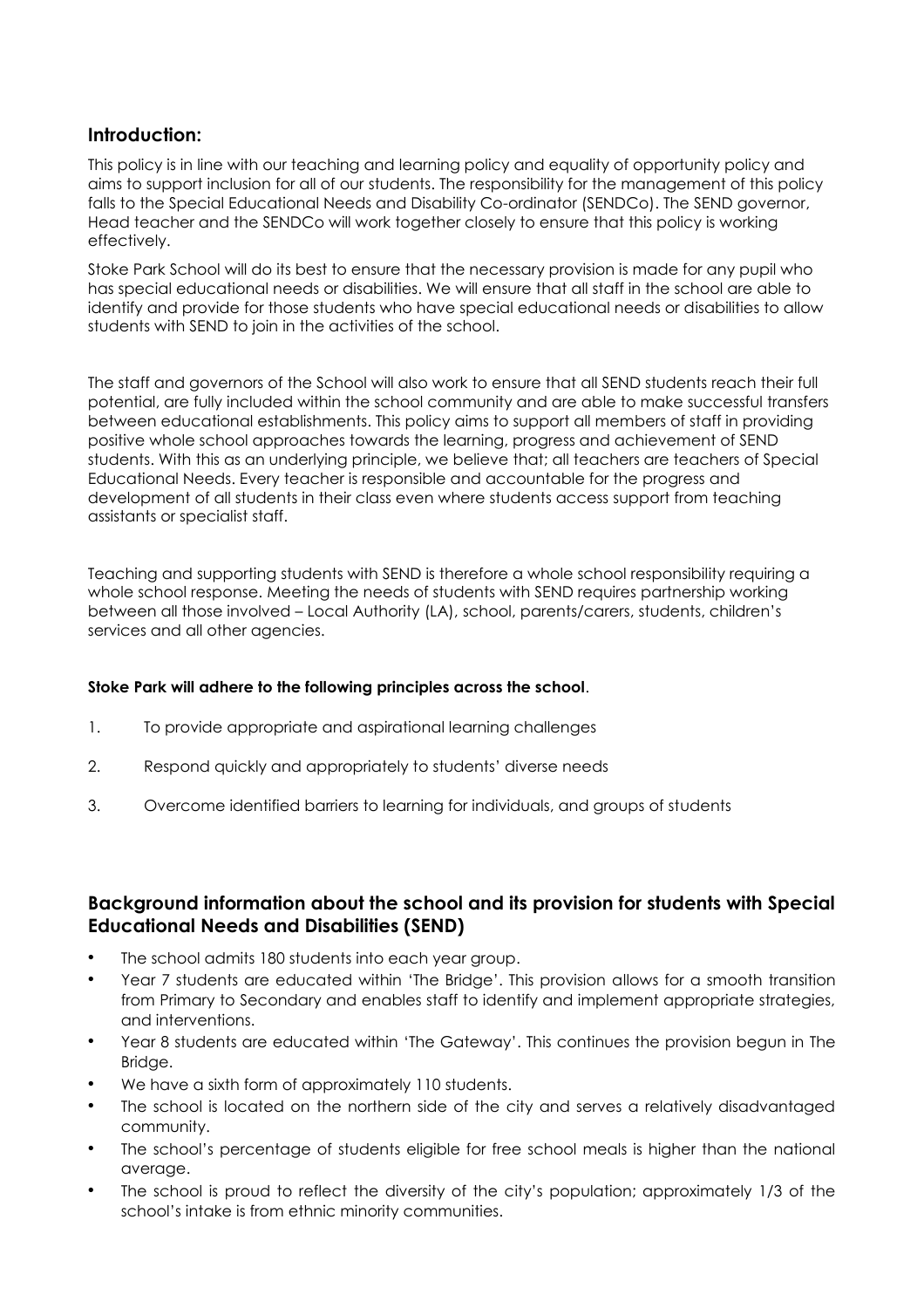- Approximately 15% of students have special educational needs or disabilities.
- The students on the school's SEND register have a range of difficulties, including social and communication difficulties (for example, Autism), speech and language disorders, sensory impairment, social, emotional and mental health difficulties, Dyslexia, moderate and severe learning difficulties.
- The SENDCO is Miss Clair Birch.
- Miss Helen Pinder is an additional senior member of staff responsible for pupil premium and careers
- Members of the Student Support Team are highly skilled and qualified in supporting students with Autism, speech and language difficulties, Dyslexia and behaviour support.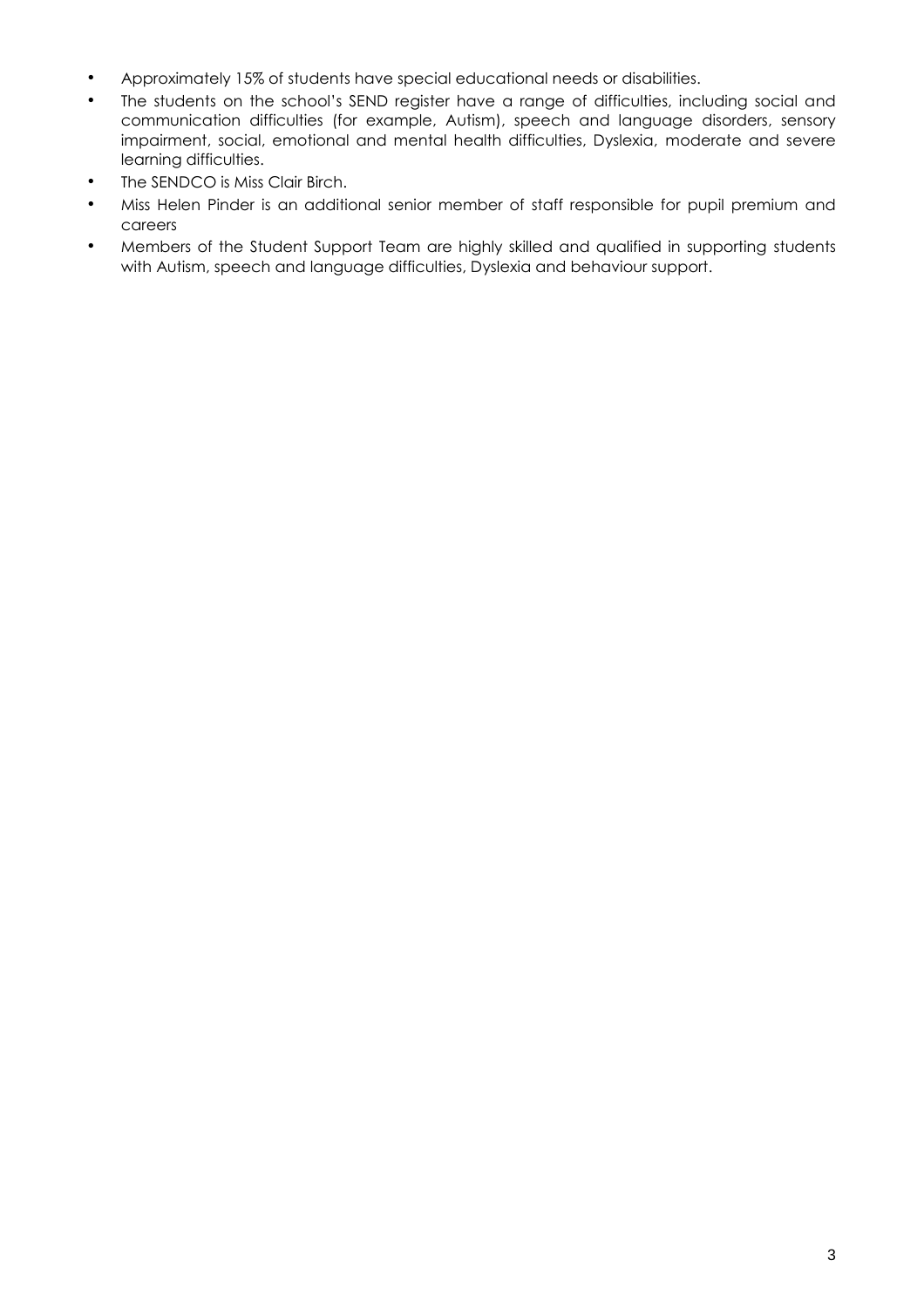# **1. Aims and objectives**

#### **Aims:**

Our SEND and Inclusion policy, and information report aims to:

- Set out how Stoke Park will support and make provision for students with special educational needs and disabilities (SEND).
- Set out how Stoke Park will support and make provision for identified students who have additional needs which do not fall under SEND such as Student Premium, and Students who are looked after.
- Explain the roles and responsibilities of everyone involved in providing for students with SEND

#### **Objectives:**

The objectives of our policy are to:

- organise all our activities to ensure that all students are included in the life of the school
- work closely with parents, sharing information on their child's progress and individual needs
- continuously develop our ways of working to provide the highest quality provision for all our students within the resources available
- meet the requirements of the Education Act (1996), the SEND Code of Practice (2014), and the Special Educational Needs and Disability Act (2001)
- encompass the LA Statement of Policy for Students with SEND
- facilitate a student's learning by identifying his/her individual needs and taking steps, cooperatively with other staff, to address those needs within the context of the school curriculum as a whole, and taking account of the SEND Code of Practice (2014)
- respond flexibly to particular students according to the nature of their difficulties
- support students' learning without making them feel different or inferior to their peers
- enable each student to become an independent and confident student.

This policy sets out how we intend to meet these objectives. The procedures we set out will be reviewed every year to ensure that we are doing all we can to meet the objectives.

## **2. Legislation and guidance**

This policy and information report is based on the statutory [Special Educational Needs and](https://www.gov.uk/government/uploads/system/uploads/attachment_data/file/398815/SEND_Code_of_Practice_January_2015.pdf)  [Disability \(SEND\) Code of Practice](https://www.gov.uk/government/uploads/system/uploads/attachment_data/file/398815/SEND_Code_of_Practice_January_2015.pdf) and the following legislation:

- Part 3 of the Students [and Families Act 2014,](http://www.legislation.gov.uk/ukpga/2014/6/part/3) which sets out schools' responsibilities for students with SFN and disabilities
- [The Special Educational Needs and Disability Regulations 2014,](http://www.legislation.gov.uk/uksi/2014/1530/contents/made) which set out schools' responsibilities for education, health and care (EHC) plans, SEND co-ordinators (SENDCOs) and the SEN information report

# **3. Definitions**

A student has SEND if they have a learning difficulty or disability which calls for special educational provision to be made for them. They have a learning difficulty or disability if they have:

- A significantly greater difficulty in learning than the majority of others of the same age, or
- A disability which prevents or hinders them from making use of facilities of a kind generally provided for others of the same age in mainstream schools
- Special educational provision is educational or training provision that is additional to, or different from, that is made generally for other students or young people of the same age by mainstream schools.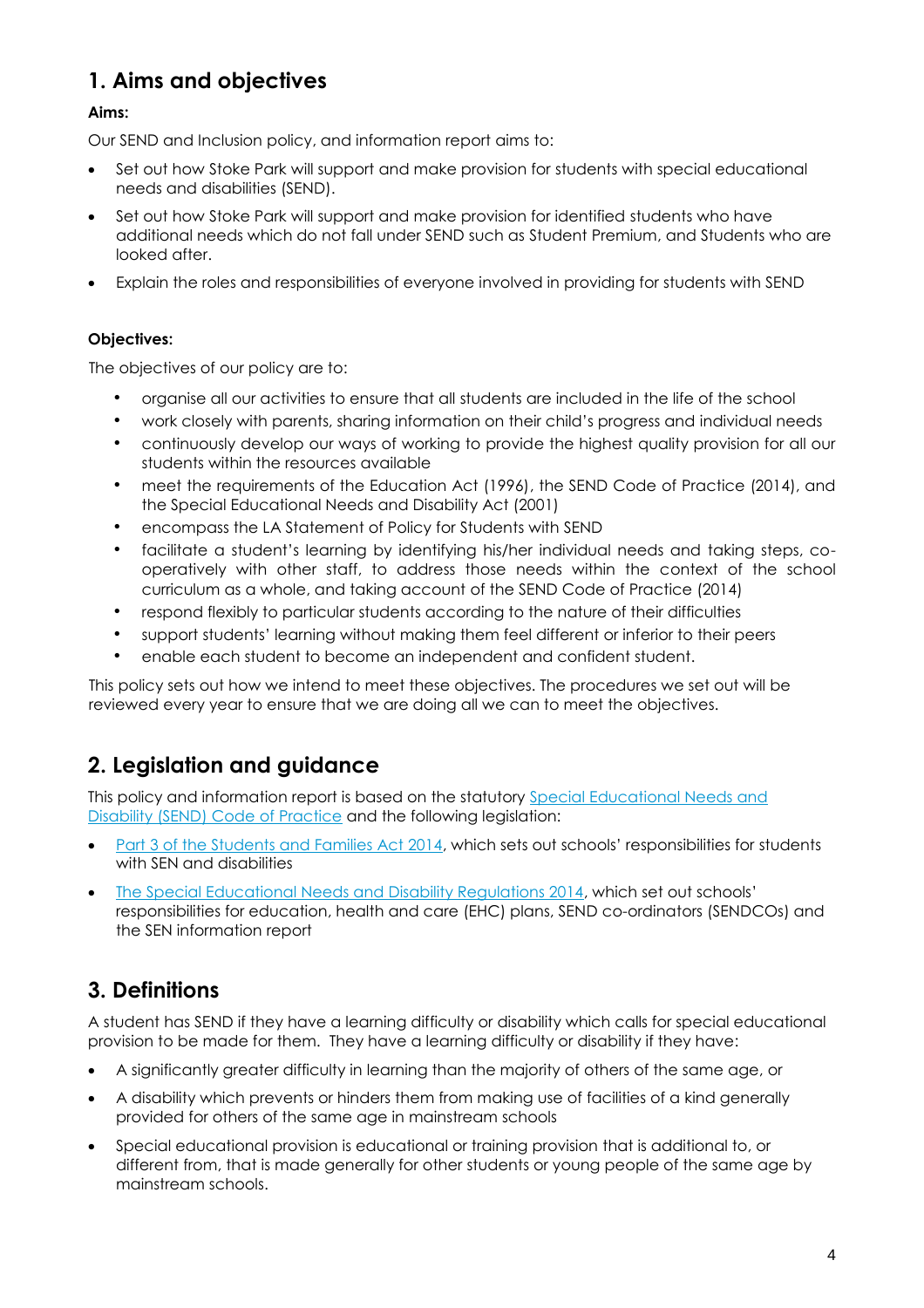## **4. Roles and responsibilities**

### **The SENDCO**

The SENDCO is Miss Clair Birch

They will:

- Work with the Head teacher and SEND governor to determine the strategic development of the SEND policy and provision in the school
- Provide professional guidance to colleagues and work with staff, parents, and other agencies to ensure that students with SEND receive appropriate support and high quality teaching
- Advise on the graduated approach to providing SEND support
- Advise on the deployment of the school's delegated budget and other resources to meet students' needs effectively
- Be the point of contact for external agencies, especially the local authority and its support services
- Ensure that outside agencies are appropriately commissioned in line with the changing needs of the school.
- Liaise with potential next providers of education to ensure students and their parents are informed about options and a smooth transition is planned
- Work with the headteacher and governing board to ensure that the school meets its responsibilities under the Equality Act 2010 with regard to reasonable adjustments and access arrangements
- Ensure the school keeps the records of all students with SEND up to date
- Have operational responsibility for the implementation of the SEND and Inclusion policy.
- Have day-to-day responsibility for the operation of the SEND policy and the co-ordination of specific provision made to support individual students with SEND, including those who have EHC plans.
- To schedule and lead assess, plan, do, review programs for SEND students.
- Provide CPDL for the schools learning mentors.
- Manage the transition of students who are transferring into Stoke Park via the local authority including mid-year transfers.
- Develop and monitor support plans for students on personalised timetables.
- Together with the school's literacy team, monitor the effectiveness of literacy provision and ensure that staff have received appropriate training in the delivery of identified interventions.

#### **Leader of literacy**

The whole school lead on literacy and intervention is Miss Sian Veasey.

They will:

- Plan and implement a whole school program of literacy and numeracy interventions.
- Together with the school's literacy team, monitor the effectiveness of literacy provision and ensure that staff have received appropriate training in the delivery of identified interventions.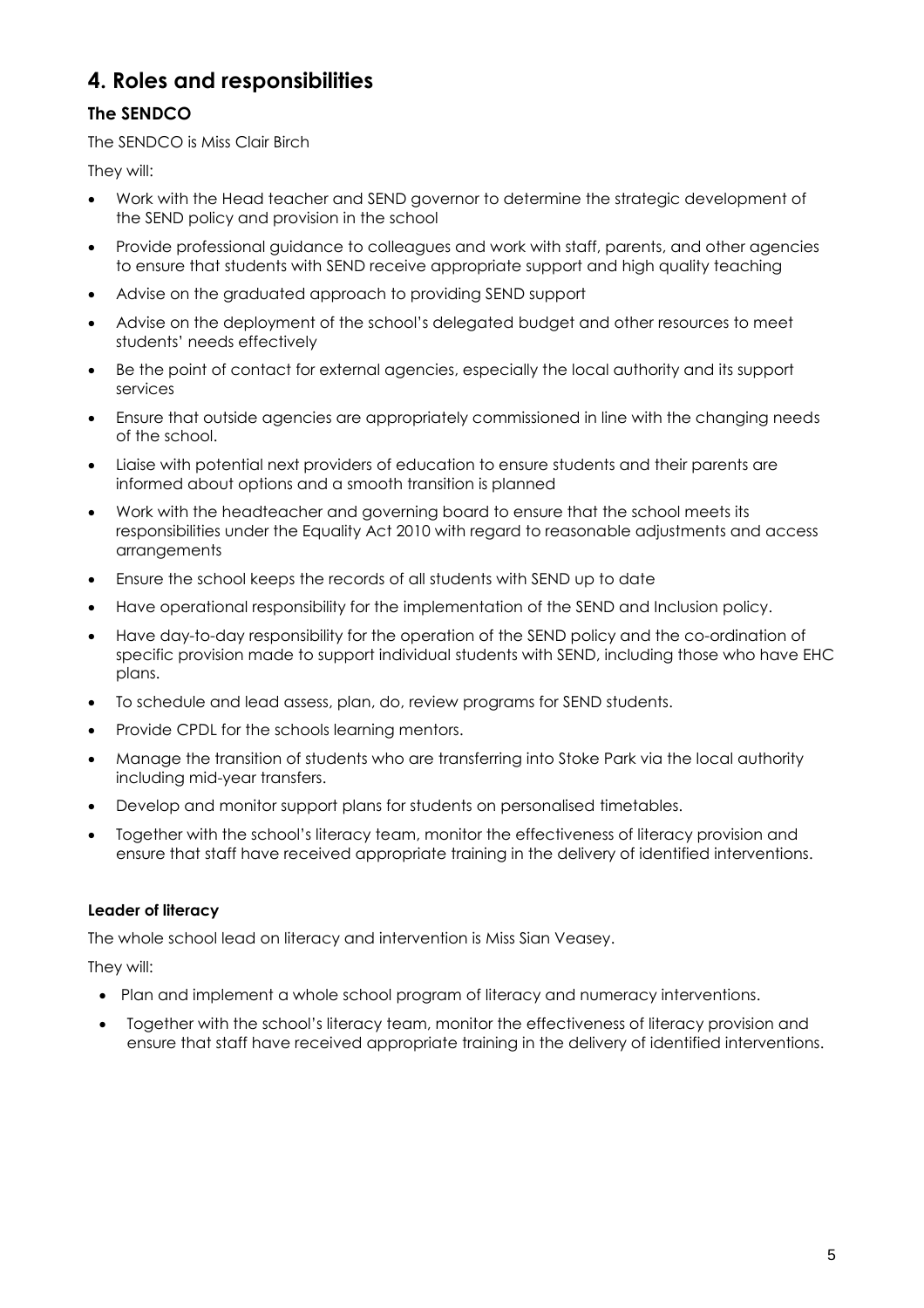#### **The SEND governor**

The SEND governor is Lisa Gadsby.

They will:

- Help to raise awareness of SEND issues at governing board meetings
- Monitor the quality and effectiveness of SEND and disability provision within the school and update the governing board on this
- Work with the head teacher and SENDCO to determine the strategic development of the SEND and Inclusion policy and provision in the school

#### **The headteacher**

The Head teacher is Miss Natalie Rock.

They will:

- Work with the SENDCO and SEND governor to determine the strategic development of the SEND and Inclusion policy and provision in the school
- Have overall responsibility for the provision and progress of learners with SEND.

#### **Class teachers**

Each class teacher is responsible for:

- The progress and development of every student in their class
- Working closely with any support staff or specialist staff to plan and assess the impact of support and interventions and how they can be linked to classroom teaching
- Working with the SENDCO to review each student's progress and development and decide on any changes to provision
- Ensuring they follow this SEND and Inclusion policy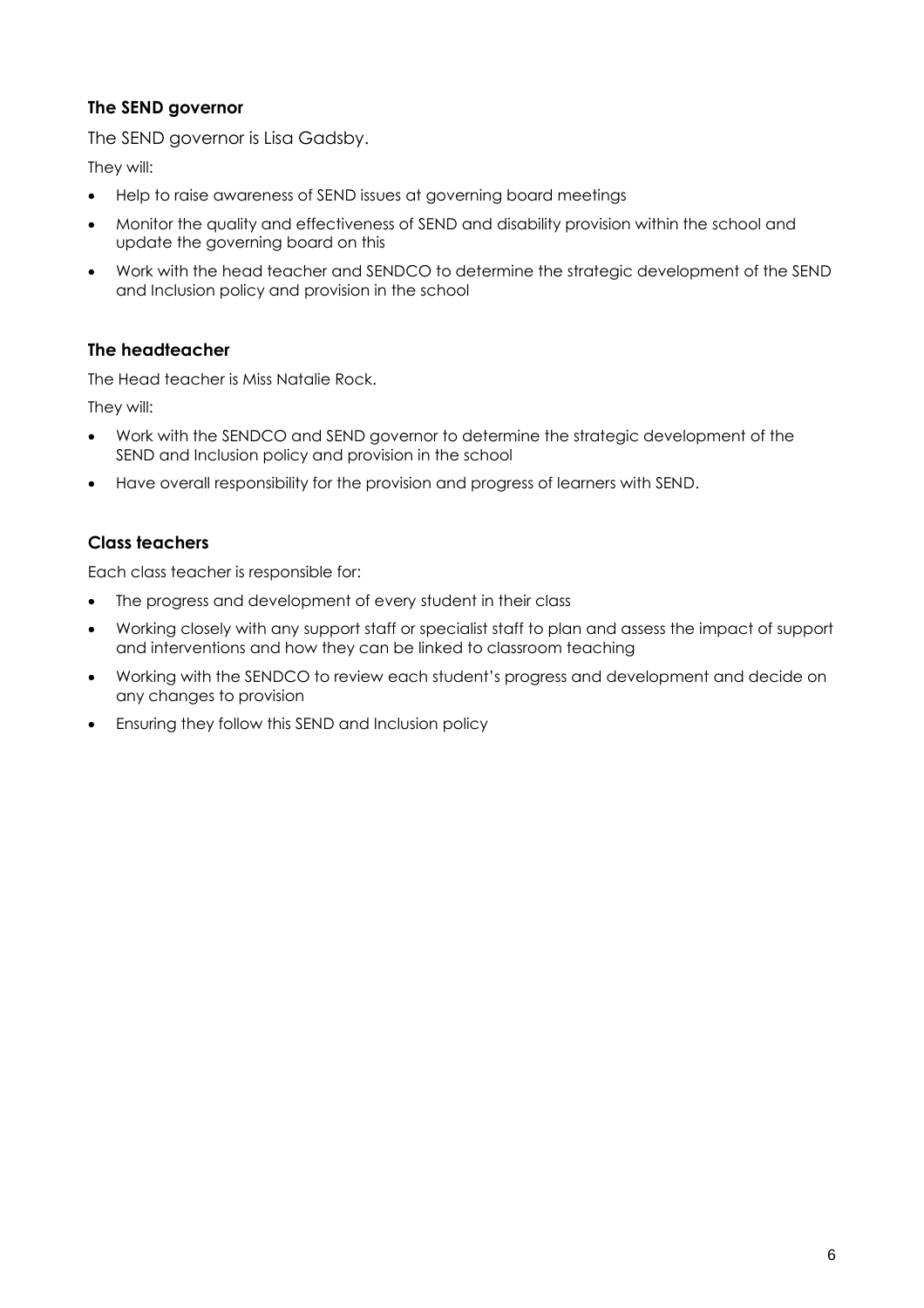## **5. SEND information report**

#### **The types of SEND that are provided for**

Stoke Park currently provides additional and/or alternative provision for a range of needs, including:

- Communication and interaction, for example, Autistic spectrum disorder, and speech and language difficulties
- Cognition and learning, for example, Dyslexia, and Dyspraxia,
- Social, emotional and mental health difficulties, for example, Attention deficit hyperactivity disorder (ADHD),
- Sensory and/or physical needs, for example, visual impairments, hearing impairments, processing difficulties, Cerebral palsy
- Moderate/severe learning difficulties

#### **Identifying students with SEN and assessing their needs**

We will assess each student's current skills and levels of attainment on entry, which will build on previous settings and Key Stages, where appropriate. Class teachers will make regular assessments of progress for all students and identify those whose progress:

- Is significantly slower than that of their peers starting from the same baseline
- Fails to match or better the child's previous rate of progress
- Fails to close the attainment gap between the child and their peers
- Widens the attainment gap

This may include progress in areas other than attainment, for example, social needs and school attendance.

Slow progress and low attainment will not automatically mean a student is recorded as having SEND.

#### **Consulting and involving students and parents**

We will have an early discussion with the student and their parents when identifying whether they need special educational provision. These conversations will make sure that:

- Everyone develops a good understanding of the student's areas of strength and difficulty
- We take into account the parents' concerns
- Everyone understands the agreed outcomes sought for the child
- Everyone is clear on what the next steps are

Notes of these early discussions will be recorded on a support plan, added to the student's record and given to their parents.

We will formally notify parents when it is decided that a student will receive SEND support.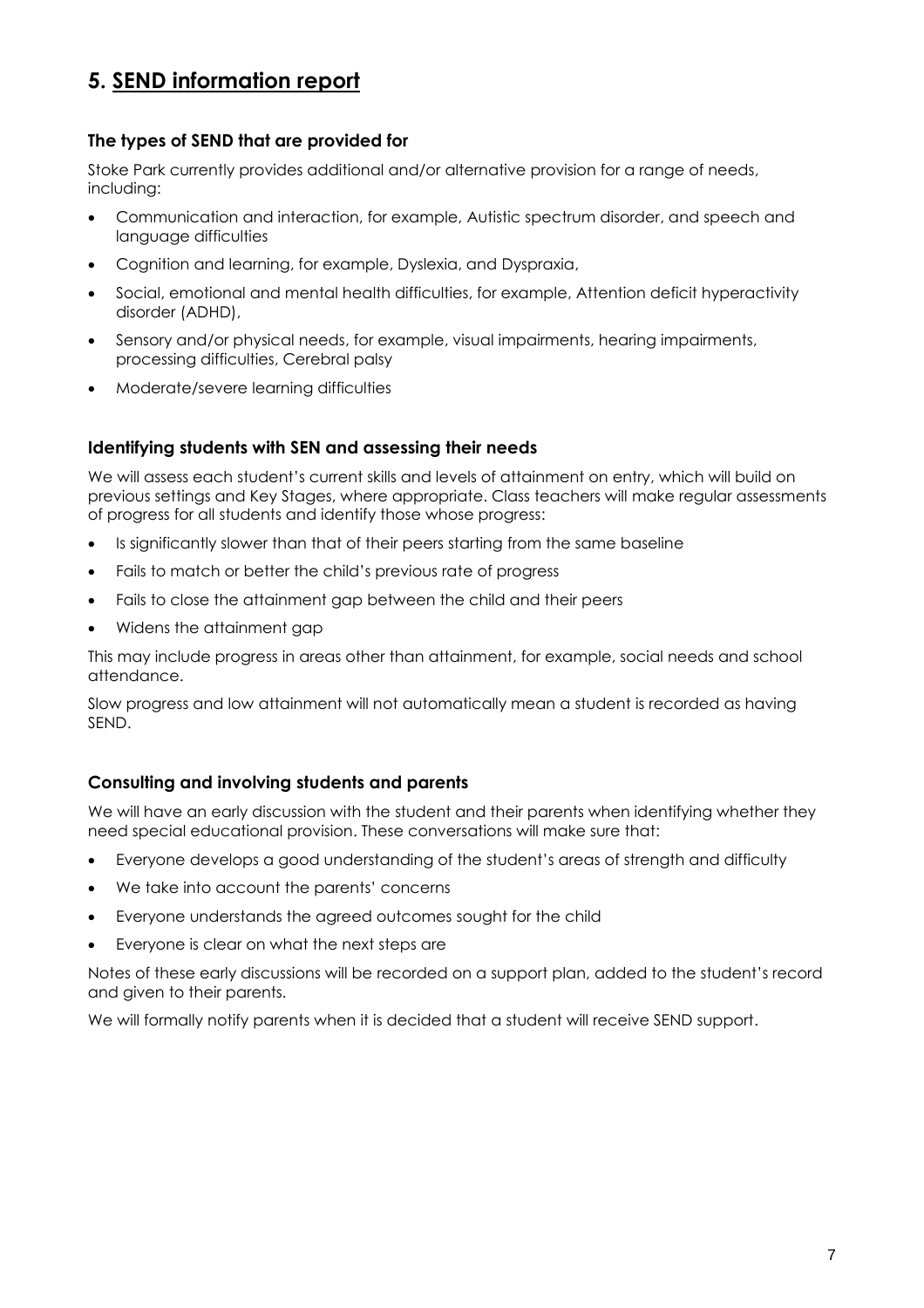#### **Assessing and reviewing students' progress towards outcomes**

We will follow the graduated approach and the four-part cycle of **assess, plan, do, review**.

The class or subject teacher will work with the Deputy SENDCO to carry out a clear analysis of the student's needs. This will draw on:

- The teacher's assessment and experience of the student
- Their previous progress and attainment and behaviour
- Other teachers' assessments, where relevant
- The individual's development in comparison to their peers and national data
- The views and experience of parents
- The student's own views
- Advice from external support services, if relevant

The assessment will be reviewed regularly. For students with low level special educational needs the cycle of Assess, Plan, Do and Review will fit into the regular termly assessment and planning cycle for all students. These are known as Progress Meetings/Parents' evening. For those students with more complex needs or for who a more frequent cycle needs to be employed additional meeting dates will be set and will include the termly Progress Meetings.

All teachers and support staff who work with the student will be made aware of their needs, the outcomes sought, the support provided, and any teaching strategies or approaches that are required. This information is disseminated in the form of student profiles and Inclusion booklet. We will regularly review the effectiveness of the support and interventions and their impact on the student's progress.

#### **Supporting students moving between phases and preparing for adulthood**

We will share information, as appropriate, with the school, college, or other setting the student is moving to. We will agree with parents and students which information will be shared as part of this.

Inclusion staff and the Bridge leadership team will liaise with the SENDCOs from the feeder primary schools in the spring term. Additional visits and meetings will be held during the summer term for those students identified as requiring additional transition support.

During year 9, discussions will be held with students and their parents regarding choosing appropriate courses in key stage 4. Alternative pathways will be provided for a small cohort of students for whom a mainstream pathway may not be appropriate.

#### **Our approach to teaching students with SEND**

Teachers are responsible and accountable for the progress and development of all the students in their class.

High quality wave 1 teaching is our first step in responding to students who have SEND. This will be differentiated for individual students.

#### **Exit Criteria**

When a pupil has made sufficient progress in their area of need that they no longer require any provision that is different from or additional to that which is normally available as part of high quality and differentiated teaching they will no longer be seen as requiring SEN Support. At this point, through discussion and agreement with parents/carers the pupil will be removed from the schools SEND register.